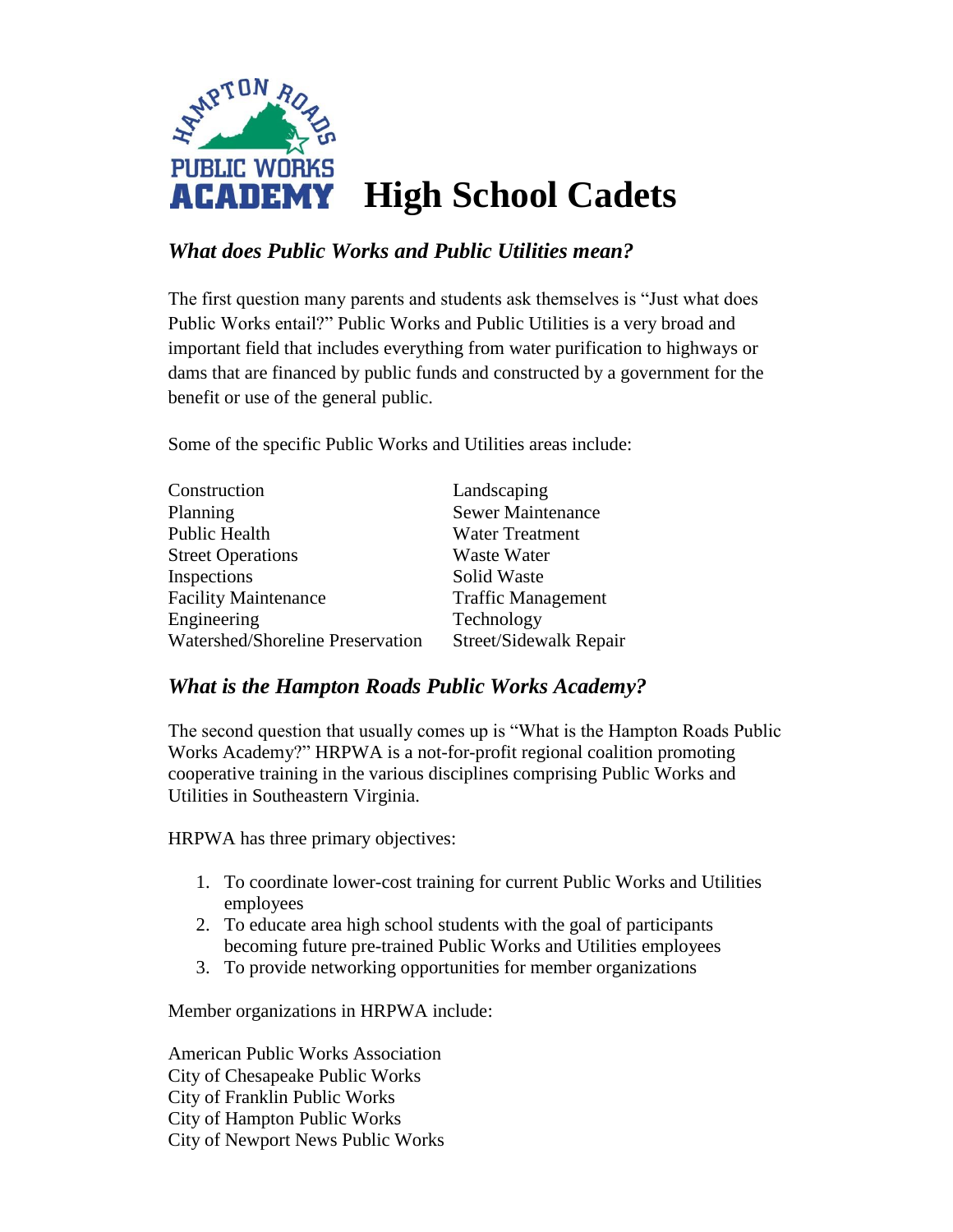City of Newport News Public Utilities City of Norfolk Public Works City of Suffolk City of Virginia Beach Public Works City of Virginia Beach Public Utilities City of Williamsburg Hampton Roads Sanitation District James City Service Authority Portsmouth Public Works Southampton County

## *What are the program details?*

This two-year, hands-on program is centered on high school students from either The Pruden Center or New Horizons Career and Technical Education Center. A new Cadet program was instituted in 2014 at The Virginia Beach Technical and Career Center in 2014. Classes are taught at both centers and consist of the basics of 32 major areas of work within the Public Works and Utilities fields. Each class is taught by a subject matter expert from that particular area of work. The classes and field trips last approximately two and a half hours and meet once or twice a month depending on the center.

Course Topics include:

- Heavy Equipment
- Computer Uses in Public Works
- Water Treatment Fieldtrip
- Security
- Street Operations
- Inspections
- Flagger Certification
- Automotive Services
- Utility Locator
- Employee's Role in Business
- Job Safety
- CPR
- CDL License
- Math Review
- Leadership/Supervision
- Structures & Building Systems
- Emergency Operations
- Engineering/Surveys
- Water Distribution
- Traffic Engineering
- Storm Water
- Vector Control
- Disaster Recovery
- Solid Waste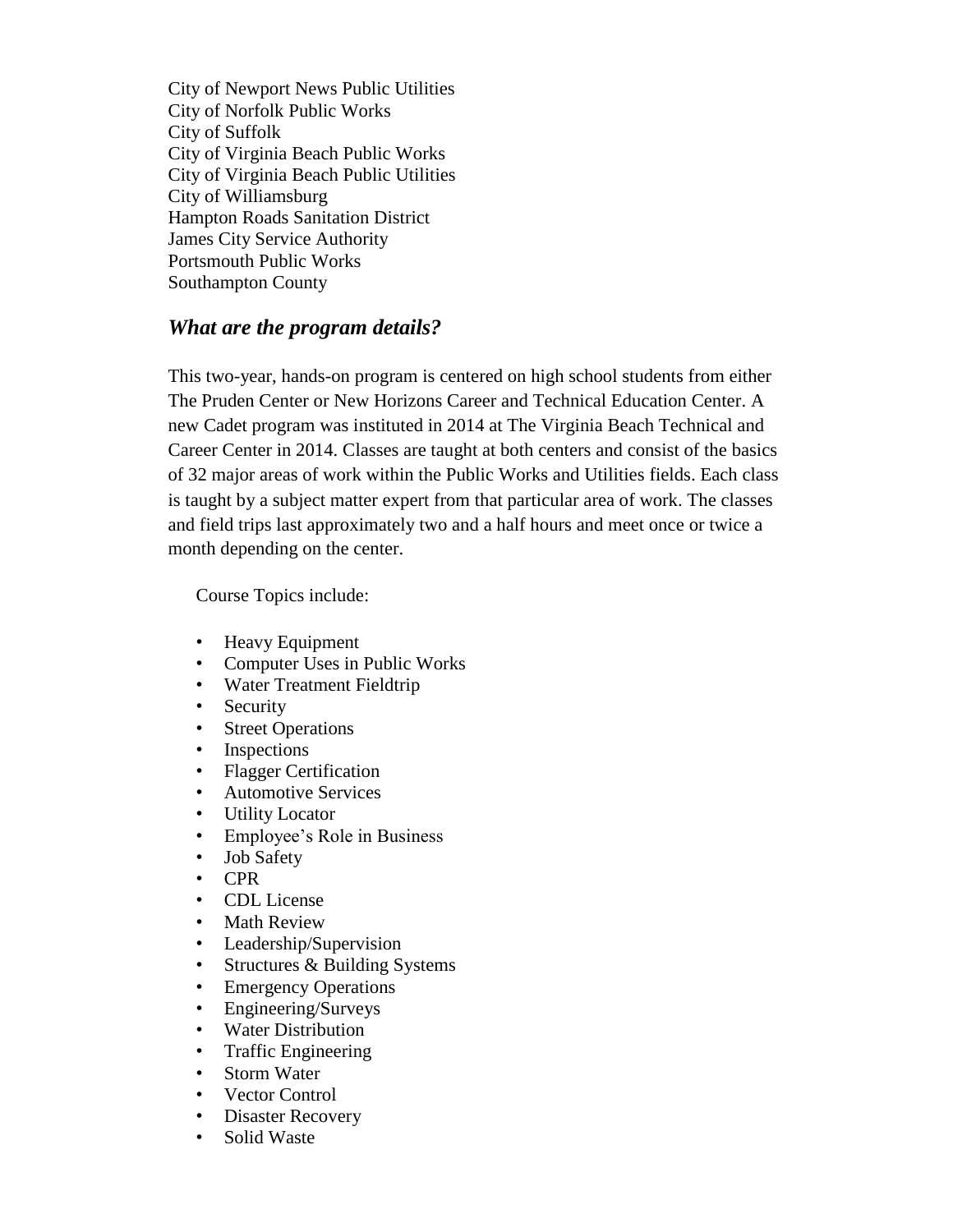- Management Systems
- Customer Relations
- Wastewater Treatment Fieldtrip
- Environmental Quality-Water/Air
- Wastewater Collection Fieldtrip

## *Is there an Internship required?*

Perhaps the greatest benefit for HRPWA students is the opportunity to complete a paid summer internship program with Public Works or Utilities, or a member organization of the Public Works Academy. This is an important requirement for graduation.

Cadets will interview with various municipalities and be offered an eight-week internship at one of the participating locations. Unfortunately, we cannot guarantee where your child will be placed, the hours they will work or the pay rate; however, we know they will get invaluable experience from their internship. It is the responsibility of the Cadets' family to provide reliable, on-time transportation to the workplace.

# *How do I get into and graduate from the Academy?*

The process is competitive as we only select approximately 20 students per year. Students should be recommended by their teacher and will be accepted into this program after an interview process.

Students are required to meet some basic criteria as follows:

- 1. Complete an application to enter the program
- 2. Have good attendance
- 3. Maintain their Career and Technical course average of a 'C' or better
- 4. Complete a summer internship
- 5. Display good work ethics

If these conditions are not met, a student will be released from the program.

Upon successful completion, students will receive their certificate, which among other benefits, will highlight them as first priority for public works and utilities positions. In most cases, positions will be available immediately after program completion.

### *Are there any expenses associated with the Academy?*

There is absolutely no charge for the program. Students are given a HRPWA polo shirt and are required to wear them on class days.

## *What do other students say about the Academy?*